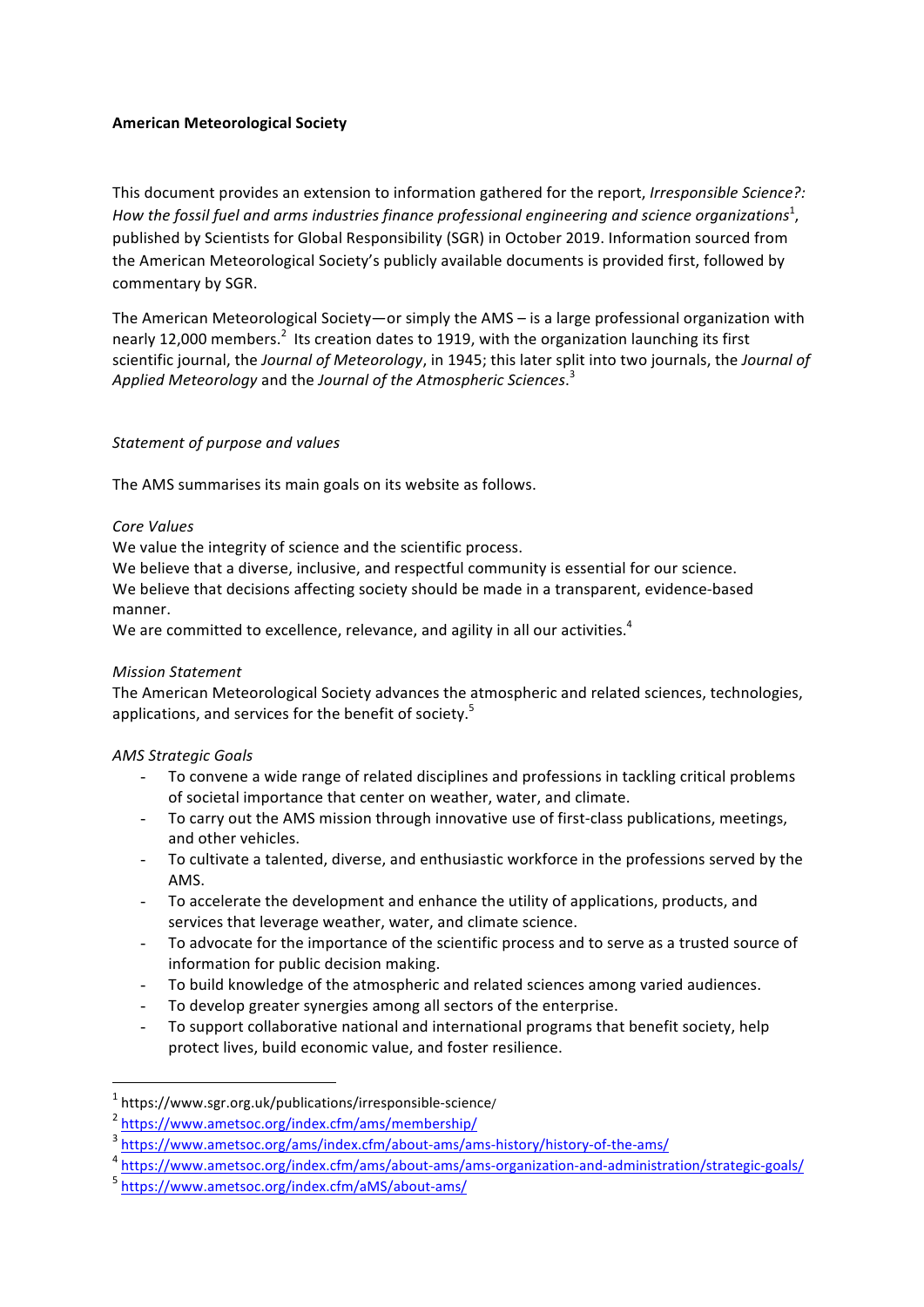- To maintain a commitment to the long-term health and fiscal integrity of the AMS and to the accessibility of its products and services.

### **Investments**

According to Form 990 tax return information obtained via ProPublica, in December 2019 the AMS held \$7.68m in publicly traded securities.<sup>6</sup>

After reaching out to AMS Executive Director, Keith Seitter, SGR was informed that the organization is invested in the following mutual funds:

| Mutual Fund (Investment Manager) | Percentage of fund invested in fossil fuels <sup>7</sup> |
|----------------------------------|----------------------------------------------------------|
| FIREX (Fidelity)                 | 0%                                                       |
| FITLX (Fidelity)                 | 1.96%                                                    |
| FIVFX (Fidelity)                 | 1.45%                                                    |
| VFTAX (Vanguard)                 | 0.87%                                                    |
| VAIPX (Vanguard)                 | 0%                                                       |
| <b>VWILX (Vanguard)</b>          | 1.91%                                                    |
| VIMAX (Vanguard)                 | 8.38%                                                    |
| VGSLX (Vanguard)                 | 0%                                                       |
| <b>VBIRX (Vanguard)</b>          | 0%                                                       |
| VSMAX (Vanguard)                 | 6.1%                                                     |
| PTTAX (Pimco)                    | 0%                                                       |

### **Investment policy**

The AMS does not appear to hold an ethical investment policy.

#### **Transparency**

The AMS does not publicly disclose where it holds any of its \$7.68m in investments, giving it zero transparency. 

#### **Corporate Patrons**

 

<sup>6</sup> https://projects.propublica.org/nonprofits/organizations/42103657/202013189349308286/full

<sup>7</sup> Information sourced from https://fossilfreefunds.org/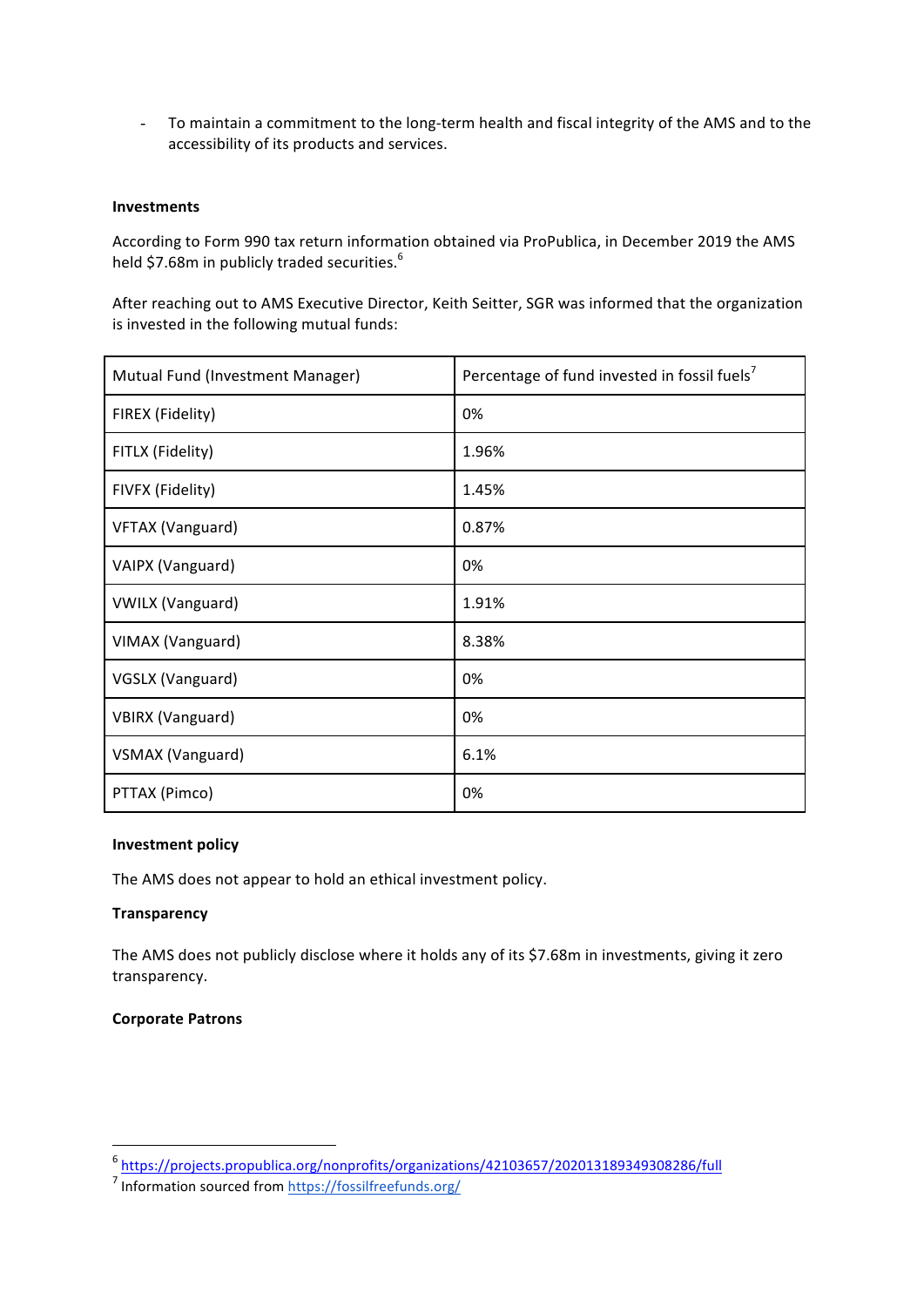We were unable to find any evidence of financial sponsorship from fossil fuel companies. There was, however, a significant proportion of sponsors involved in arms manufacturing, including Lockheed Martin, Ball, L3Harris and Northrop Grumman.<sup>8</sup>

### **Education programmes and grants**

The AMS does not appear to be accepting corporate sponsorship from fossil fuel companies for its education programmes and grants.

## Events sponsorship

The AMS does not have any events sponsored by fossil fuel corporations.

## **Environmental policy**

Whilst the AMS does not appear to have a publicly available environmental policy, its FAQ section on Environmental Stewardship does outline a number of the measures the organization is taking to limit its impact on the climate, including plastic-free mailers for its journals, 100% wind power for its Washington office, a goal of 100% renewable energy for the organization as a whole by its 100<sup>th</sup> anniversary in 2019, and some efforts to make its annual meetings more environmentally friendly.<sup>9</sup>

## **Other relevant information**

 

In 2011, the AMS released a statement on its ambition for more environmentally-friendly meetings that includes the following guidance:

- 'Advise participants in advance of the meeting's green goals and request their cooperation and participation in meeting them.
- **•** Seek sponsors and donors reflecting positive environmental values and practices.
- Select a destination consistent with the meeting purpose and attendees' locations, connected with major transportation hubs via mass transit systems, and conducive to walking and biking.
- Consider using offsets programs to reduce impacts of carbon emissions associated with attendee travel, and provide attendees with relevant information.
- **•** Consult convention and visitors bureaus regarding venues and suppliers using green practices.
- Provide opportunities for some (e.g., keynote) speakers to deliver addresses remotely and avoid traveling to the meeting for a brief stay.
- Extend the conference benefits with minimal environmental impact by providing online opportunities for people not attending the conference to obtain conference information.
- Minimize participant gifts, but when provided minimize packaging and toxic materials.

<sup>8</sup> https://www.ametsoc.org/index.cfm/ams/membership/ams-corporation-and-institutional-membership/listof-ams-corporation-and-institutional-members/

<sup>9</sup> https://www.ametsoc.org/index.cfm/ams/about-ams/faqs-on-environmental-stewardship/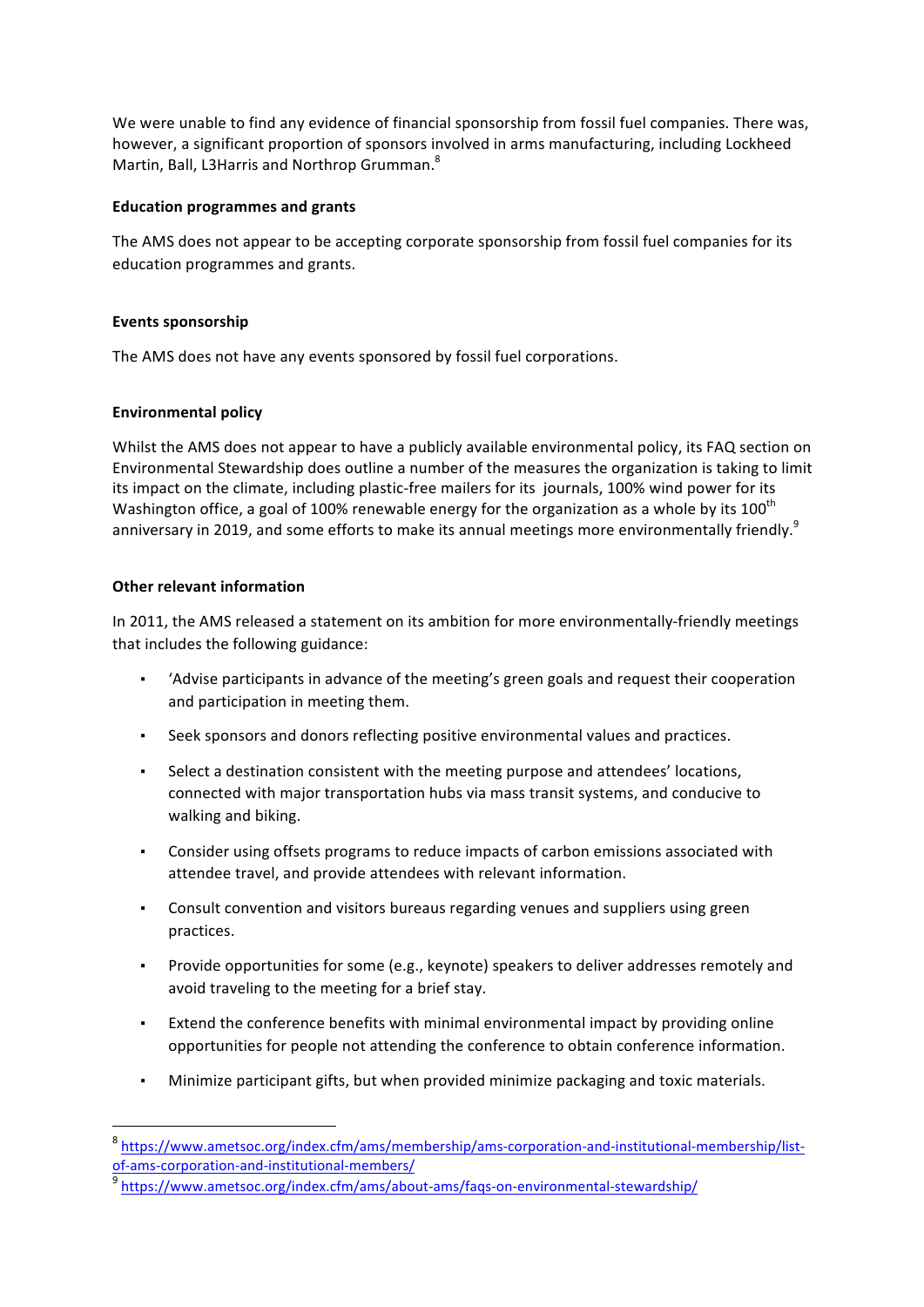- Minimize printed material, use paper with certified recycled content and a high proportion of postconsumer content, avoid chlorine-bleached paper, and print double-sided using vegetable-based inks.
- **•** Use local products and talent when possible to minimize transportation-related pollution.
- Provide participants opportunities to comment on the environmentally friendly practices of the conference and suggest improvements. $1^{10}$

In 2019, the AMS released a statement that reiterated the science and urgency of Climate Change as an official position of the organization. $^{11}$ 

In 2020, the AMS adopted a position statement on the importance of investment in Weather, Water, and Climate (WWC) research and infrastructure.<sup>12</sup>

In 2014, the *American Meteorological Society Bulletin* carried out a survey of AMS to determine the consensus amongst members on the existence and causes of global climate change.<sup>13</sup>

# **SGR** comments

SGR acknowledges that the AMS has gone to some effort to acknowledge the scientific consensus on climate change along with its severity, and provided more information on its investments than several of the other professional organizations we contacted in the US.

SGR has continuing concerns, however, on the following aspects:

## *Transparency*

 

The AMS has very low public transparency on its company investments, with there being no accessible information available on where the \$7.68m highlighted in the company's 990 form for 2019 is held. Beyond publicly available information, SGR reached out to executive director of the AMS, Keith Seitter, who disclosed that the organization does not hold any direct investments in companies, stating that the AMS invests 'only in mutual funds and makes use of SRI [socially responsible investment] funds as part of its overall portfolio.' After being provided with a list of the mutual funds that the organization holds, we were able to determine that the AMS does hold indirect investments in the fossil fuel industry.

Given that many members of the public are deeply concerned about climate change and that those with a background in climate sciences have a current and future role in measuring, projecting and mitigating the effects of climate change, the AMS's indirect investment via mutual funds in fossil fuel companies is concerning.

<sup>10</sup> www.ametsoc.org/index.cfm/ams/about-ams/ams-statements/statements-of-the-ams-in-force/greenmeetings/

 $\frac{11}{11}$  https://www.ametsoc.org/index.cfm/ams/about-ams/ams-statements/statements-of-the-ams-inforce/climate-change1/

<sup>&</sup>lt;sup>12</sup> https://www.ametsoc.org/index.cfm/ams/about-ams/ams-statements/statements-of-the-ams-inforce/priorities-for-a-new-decade-weather-water-and-climate/

<sup>13</sup> https://journals.ametsoc.org/view/journals/bams/95/7/bams-d-13-00091.1.xml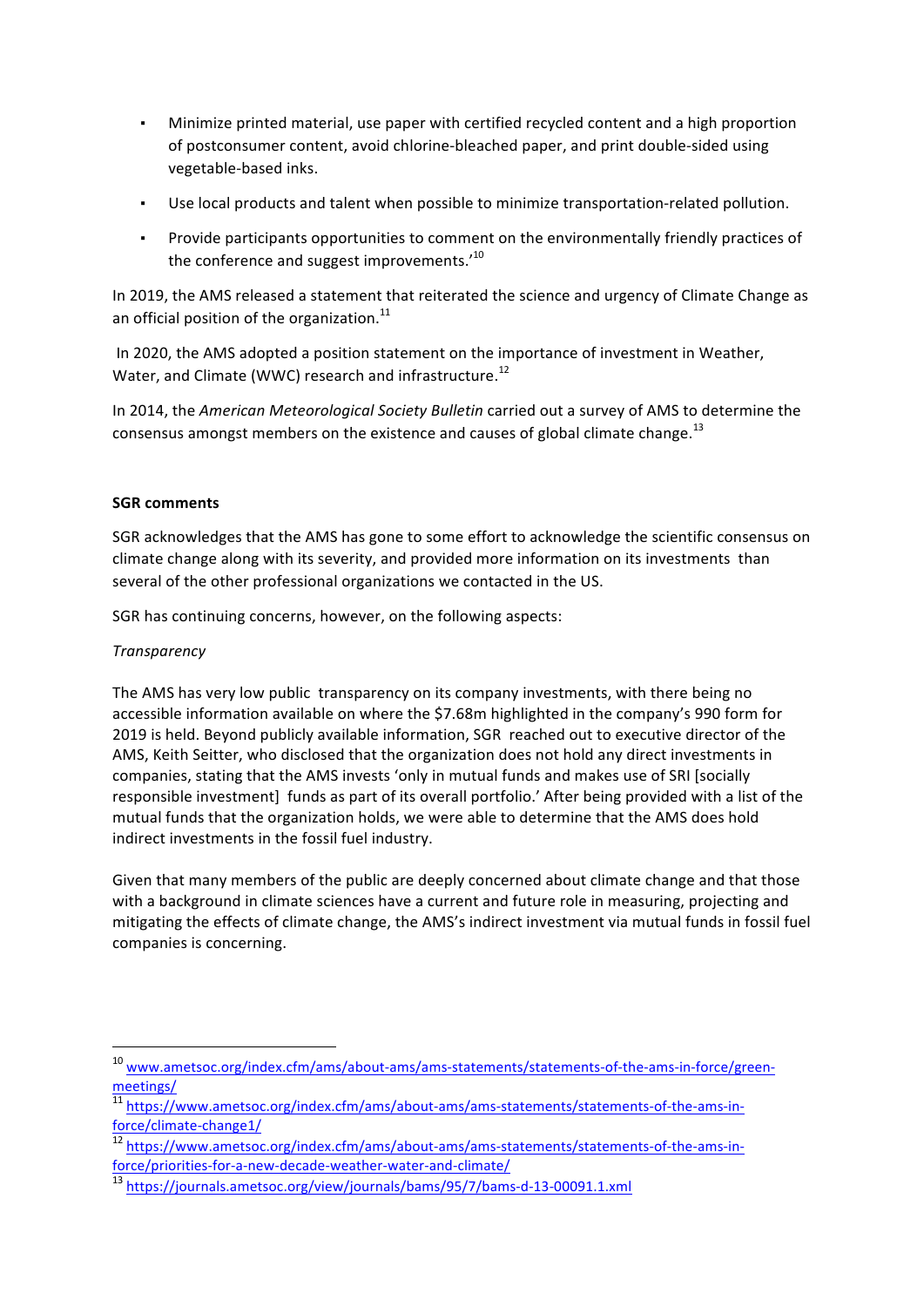As the AMS makes clear in its statement on Weather, Water and Climate, "Intensive observations and research over the past four decades have shown that people are causing climate to change and that human-caused climate change is dangerous and the consequences potentially dire." $14$ 

As the current US government itself states, if urgent action is not taken on climate change, "the costs of our inaction will be passed down to future generations."<sup>15</sup> By offering financial support to an industry responsible for the worsening of climate change, the organization's investments in fossil fuel companies appear to contradict in action the severity of climate change as outlined in the AMS's position statements.

SGR has concerns about investments in and financial ties to fossil fuel companies by professional science and engineering organizations for these reasons:

- Professional science and engineering organizations have considerable influence with politicians and the public and it's crucial that they put in place robust science-based targets and plans that are compatible with the goals of the Paris Agreement - and end lobbying behaviour that could undermine it;
- As the UK Health Alliance on Climate Change puts it, "engaging with companies whose business model relies on fuel extraction is of limited use—only divestment will stop extraction".<sup>16</sup> Worldwide, according to the Alliance, over 1,000 organizations with £7 trillion assets have committed to divesting from fossil fuels and instead investing in climate solutions.<sup>17</sup> Research indicates that divestment reduces the price of fossil fuel shares. According to a team at the University of Waterloo in Canada, "lower share prices increase the costs of capital for the fossil fuel industry, which in turn decreases their ability to explore new resources and exploit proven resources".<sup>18</sup> The greater the likelihood of these fossil fuel resources staying in the ground, the more likely we are to meet the international climate change targets agreed under the Paris Agreement in order to prevent potentially catastrophic climate change;
- In order to keep to the below  $2^{\circ}$  Ctarget, only one-fifth of known fossil fuel reserves can be burned, putting these assets at risk of becoming stranded. The fraction is even smaller when considering how to meet the  $1.5^{\circ}$ Carget. According to the UK Health Alliance on Climate Change, fossil fuels are an increasingly risky investment and fossil fuel free indexes equalled or outperformed unsustainable alternatives for 5-10 years. "Divestment announcements by prominent investors signal financial risks to the market, which in turn depress share prices," say the University of Waterloo researchers. "Therefore, divestment announcements can have a measurable impact on the fossil fuel industry." Shell said in 2018 that divestment had become a material risk to its business.<sup>19</sup> In 2020 fund manager CCLA, which invests on behalf of charities including Church of England dioceses, dropped its investments in oil giants Shell and Total for financial reasons.<sup>20</sup> On January 27<sup>th</sup> 2021, ratings agency S&P warned 13 oil and gas companies, including Royal Dutch Shell and Total, that it is considering downgrading

 

<sup>14</sup> https://www.ametsoc.org/index.cfm/ams/about-ams/ams-statements/statements-of-the-ams-inforce/priorities-for-a-new-decade-weather-water-and-climate/

<sup>15</sup> https://www.state.gov/policy-issues/climate-crisis/

<sup>16</sup> http://ukhealthalliance.org/divestment

<sup>17</sup> https://www.divestinvest.org/11-trillion-counting-divestinvest/

<sup>18</sup> https://theconversation.com/how-divesting-of-fossil-fuels-could-help-save-the-planet-88147

<sup>19</sup> https://www.theguardian.com/commentisfree/2019/oct/13/divestment-bank-european-investment-fossilfuels

<sup>&</sup>lt;sup>20</sup> https://www.divestinvest.org/church-of-england-fund-drops-remaining-fossil-fuel-investments/